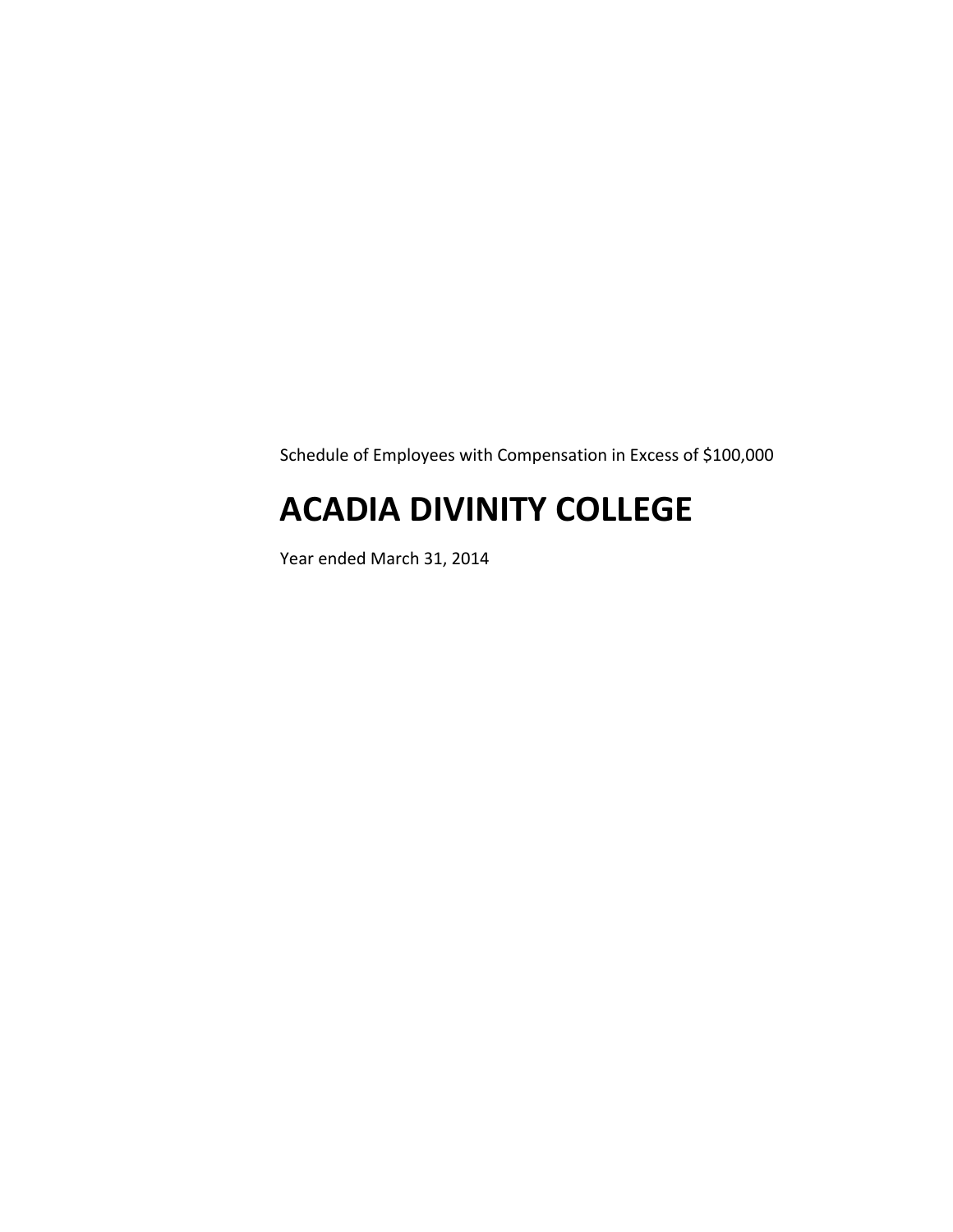

**KPMG LLP Chartered Accountants**  Suite 1500 Purdy's Wharf Tower I 1959 Upper Water Street Halifax NS B3J 3N2 Canada

Telephone (902) 492-6000 Telefax (902) 492-1307 www.kpmg.ca

## **INDEPENDENT AUDITORS' REPORT**

To the Board of Trustees of Acadia Divinity College

We have audited the accompanying schedule of employees with compensation in excess of \$100,000 for Acadia Divinity College for the year ended March 31, 2014, and notes, comprising a summary of significant accounting policies and other explanatory information (together "the schedule"). The schedule has been prepared by management in accordance with the financial reporting provisions in section 3 of the Public Sector Compensation Disclosure Act dated December 10, 2010.

### *Management's Responsibility for the Schedule*

Management is responsible for the preparation of the schedule in accordance with the financial reporting provisions in section 3 of the Public Sector Compensation Disclosure Act dated December 10, 2010; this includes determining that the basis of accounting is an acceptable basis for the preparation of the schedule in the circumstances, and for such internal control as management determines is necessary to enable the preparation of the schedule that is free from material misstatement, whether due to fraud or error.

### *Auditors' Responsibility*

Our responsibility is to express an opinion on this schedule based on our audit. We conducted our audit in accordance with Canadian generally accepted auditing standards. Those standards require that we comply with ethical requirements and plan and perform the audit to obtain reasonable assurance about whether the schedule is free from material misstatement.

An audit involves performing procedures to obtain audit evidence about the amounts and disclosures in the schedule. The procedures selected depend on our judgment, including the assessment of the risks of material misstatement of the schedule, whether due to fraud or error. In making those risk assessments, we consider internal control relevant to the entity's preparation of the schedule in order to design audit procedures that are appropriate in the circumstances, but not for the purpose of expressing an opinion on the effectiveness of the entity's internal control. An audit also includes evaluating the appropriateness of accounting policies used and the reasonableness of accounting estimates made by management, as well as evaluating the overall presentation of the schedule.

We believe that the audit evidence we have obtained is sufficient and appropriate to provide a basis for our audit opinion.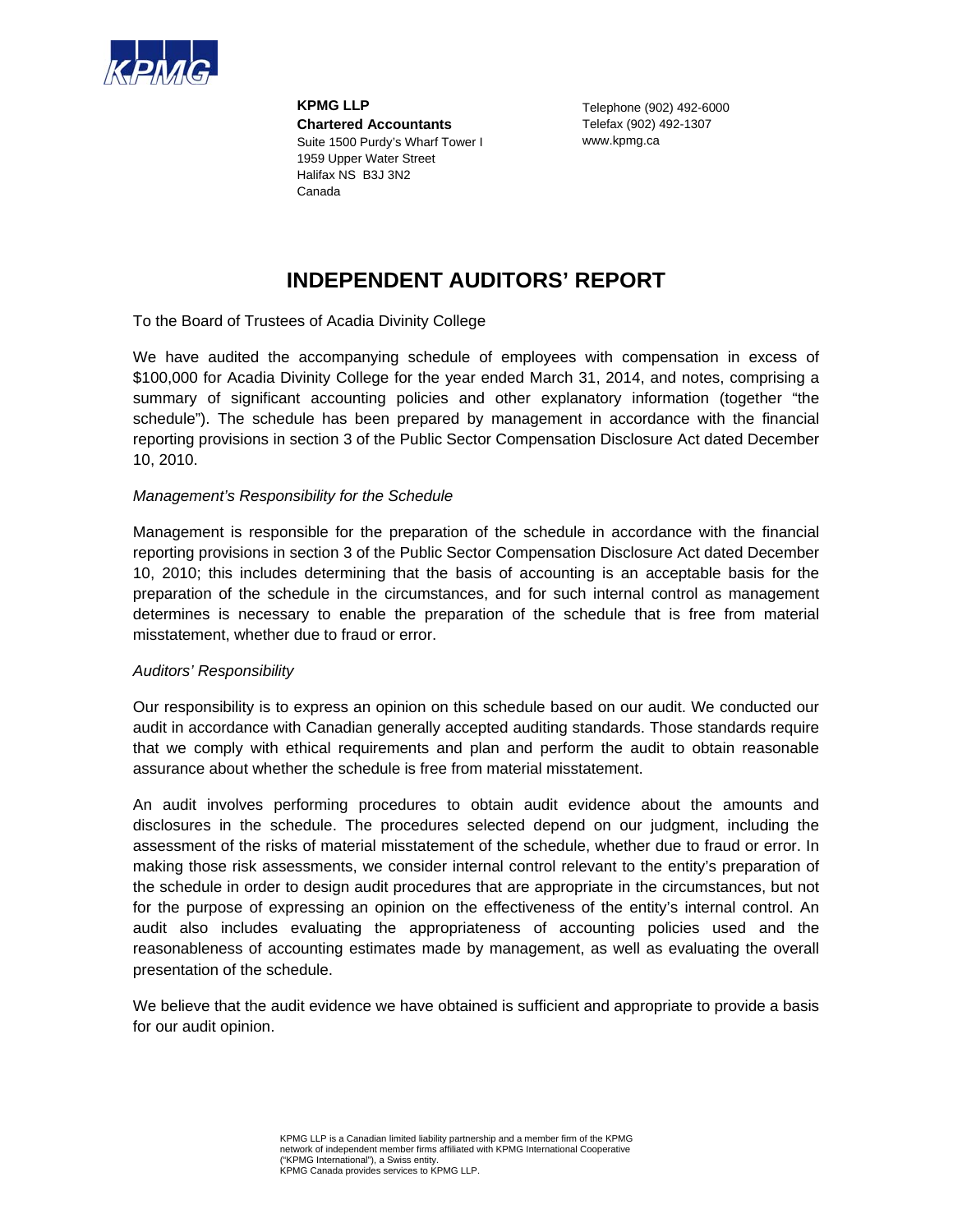

### *Opinion*

In our opinion, the schedule of employees with compensation in excess of \$100,000 for Acadia Divinity College for the year ended March 31, 2014 is prepared, in all material respects, in accordance with the financial reporting provisions in section 3 of the Public Sector Compensation Disclosure Act dated December 10, 2010.

### *Basis of Accounting*

Without modifying our opinion, we draw attention to the basis of reporting note to the schedule, which describes the basis of accounting. The schedule is prepared to meet the requirement of the Public Sector Compensation Disclosure Act dated December 10, 2010. As a result, the schedule may not be suitable for another purpose.

 $KPMG$  14P

Chartered Accountants June 26, 2014 Halifax, Canada